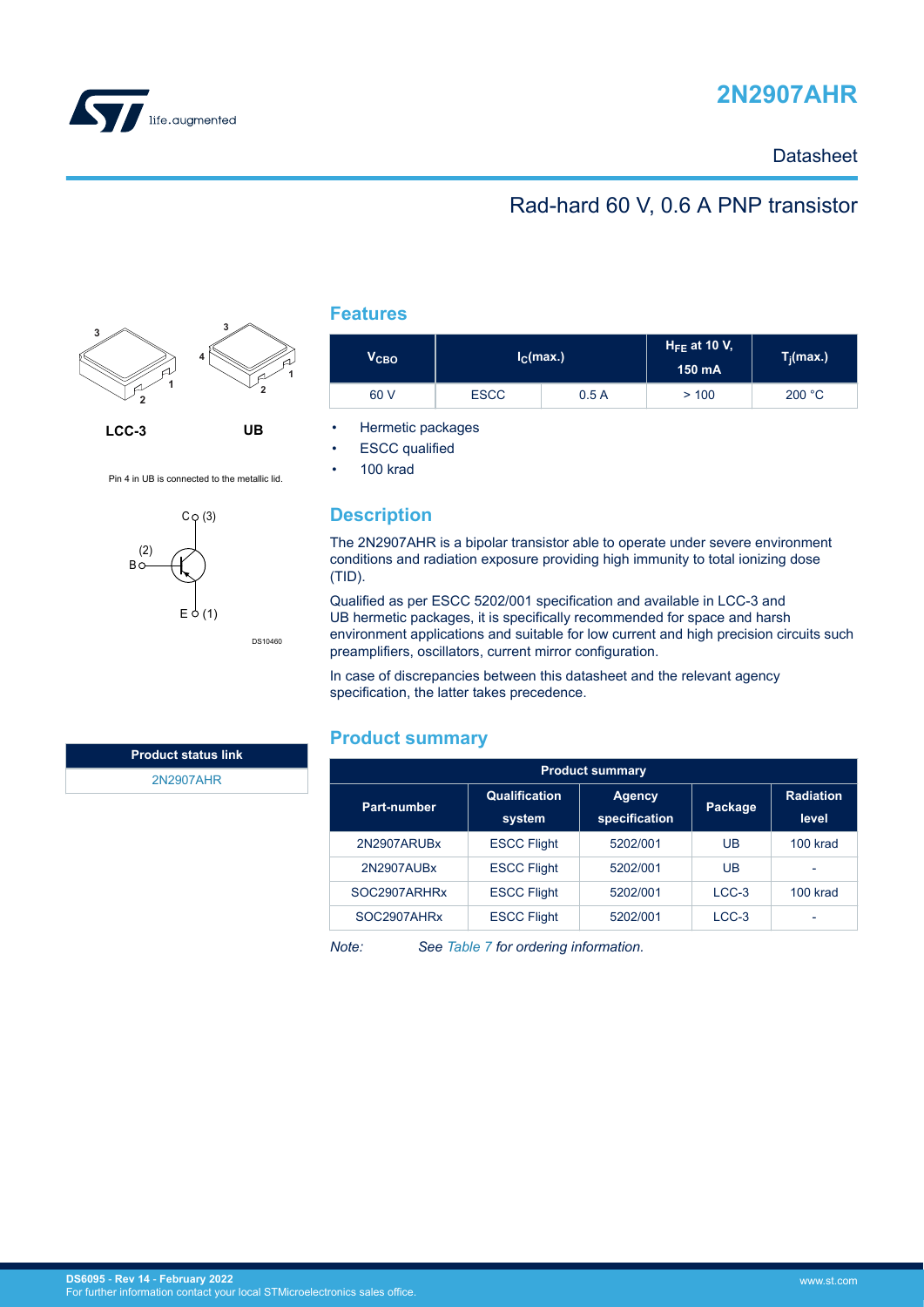# <span id="page-1-0"></span>**1 Electrical ratings**

*Note: For PNP transistor voltage and current polarity is reversed.*

|  |  | Table 1. Absolute maximum ratings |  |
|--|--|-----------------------------------|--|
|--|--|-----------------------------------|--|

| <b>Symbol</b>          | <b>Parameter</b>                                                               |      | Value        | <b>Unit</b>    |
|------------------------|--------------------------------------------------------------------------------|------|--------------|----------------|
| <b>V<sub>CBO</sub></b> | Collector-base voltage ( $I_F = 0$ )                                           |      | $-60$        | $\vee$         |
| <b>V<sub>CEO</sub></b> | Collector-emitter voltage ( $IB = 0$ )                                         | -60  | $\vee$       |                |
| <b>VEBO</b>            | Emitter-base voltage ( $I_C = 0$ )                                             | $-5$ | $\vee$       |                |
| $I_{\rm C}$            | Collector current                                                              |      | 0.5          | $\overline{A}$ |
| $P_{TOT}$              | LCC-3 and UB<br>Total dissipation at $T_{amb} \leq 25$ °C<br>LCC-3 and $UB(1)$ |      | 0.4<br>0.73  | W              |
| T <sub>OP</sub>        | Operating temperature range                                                    |      | $-65$ to 200 | $^{\circ}C$    |
| $T_{\rm J}$            | Max. operating junction temperature                                            | 200  | $^{\circ}$ C |                |

*1. When mounted on a 15 x 15 x 0.6 mm ceramic substrate.*

### **Table 2. Thermal data**

| <b>Symbol</b> | <b>Parameter</b>                           | LCC-3<br>and UB<br><b>Value</b> | <b>Unit</b> |
|---------------|--------------------------------------------|---------------------------------|-------------|
| <b>RthJA</b>  | Thermal resistance junction-ambient (max.) | 437.5                           | °C/W        |
|               |                                            | $240^{(1)}$                     |             |

*1. When mounted on a 15 x 15 x 0.6 mm ceramic substrate.*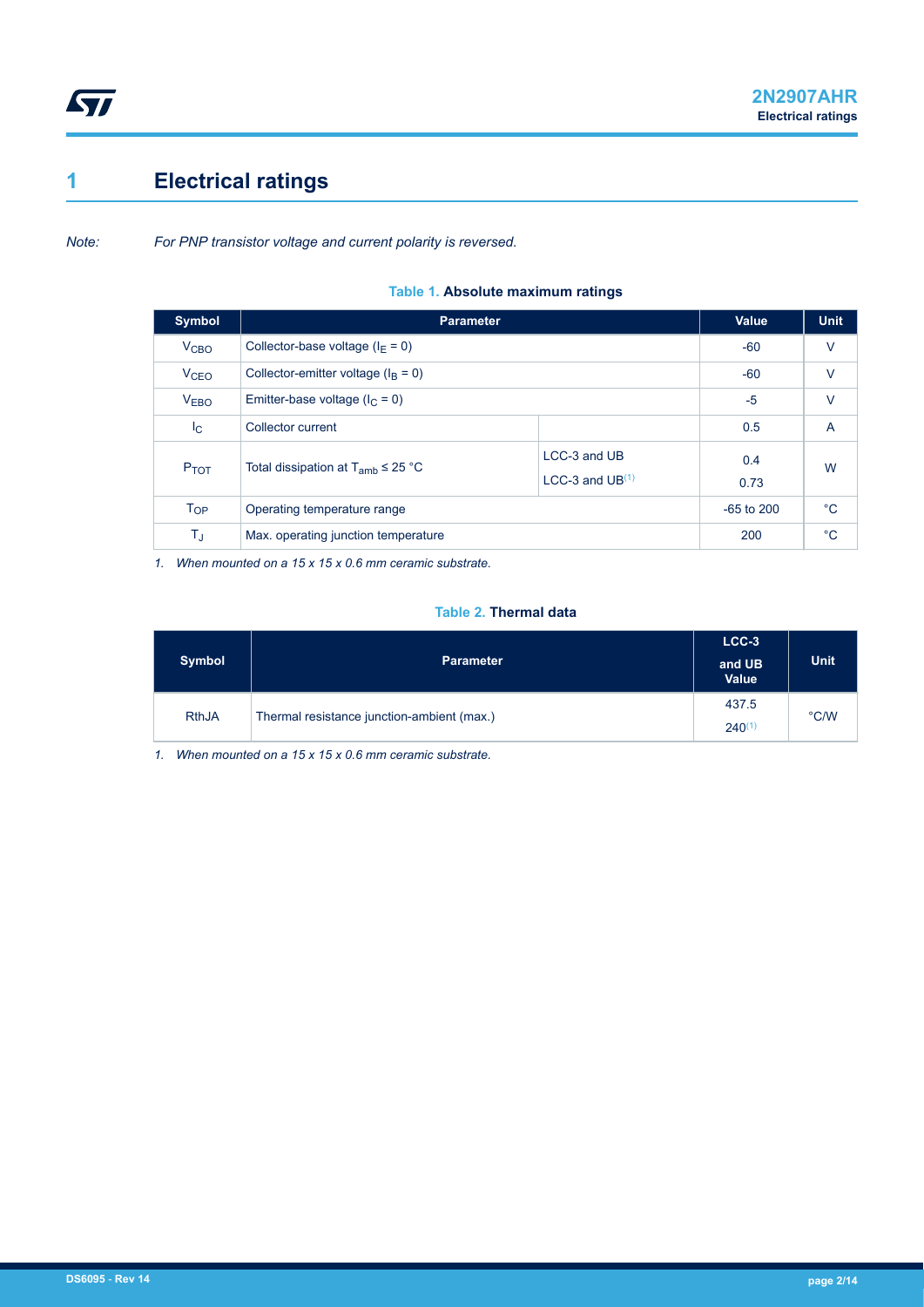## **2 Electrical characteristics**

## **2.1 Electrical characteristics**

<span id="page-2-0"></span>ST

| <b>Symbol</b>                | <b>Parameter</b>                        | <b>Test conditions</b>                      |                | Max.            | <b>Unit</b> |
|------------------------------|-----------------------------------------|---------------------------------------------|----------------|-----------------|-------------|
|                              | Collector-base cut-off current          | $V_{CB}$ = 50 V                             |                | 10 <sup>1</sup> | nA          |
| $I_{CBO}$                    | $(I_E = 0)$                             | $V_{CB}$ = 50 V, T <sub>amb</sub> = 150 °C  |                | 10              | μA          |
| $I_{CEX}$                    | Collector-emitter cut-off<br>current    | $V_{CE}$ = 30 V, $V_{BE}$ = -0.5 V          |                | 50              | nA          |
| $V_{(BR)CBO}$                | Collector-base breakdown<br>voltage     | $I_C = 10 \mu A$                            | 60             |                 | $\vee$      |
|                              | $(I_E = 0)$                             |                                             |                |                 |             |
| $V_{(BR)CEO}$ <sup>(1)</sup> | Collector-emitter breakdown<br>voltage  | $IC$ = 10 mA                                | 60             |                 | V           |
|                              | $(I_B = 0)$                             |                                             |                |                 |             |
| $V_{(BR)EBO}$                | Emitter-base breakdown<br>voltage       | $I_C = 10 \mu A$                            | 5              |                 | V           |
|                              | $(I_C = 0)$                             |                                             |                |                 |             |
| $V_{CE(sat)}$ <sup>(1)</sup> | Collector-emitter saturation<br>voltage | $I_C$ = 150 mA, $I_B$ = 15 mA               |                | 0.4             | V           |
| $V_{BE(sat)}$ <sup>(1)</sup> | Base-emitter saturation<br>voltage      | $I_C$ = 150 mA, $I_B$ = 15 mA               |                | 1.3             | V           |
|                              |                                         | $I_C = 0.1$ mA, $V_{CE} = 10$ V             | 75             |                 |             |
|                              |                                         | $I_C$ = 10 mA, $V_{CE}$ = 10 V              | 100            |                 |             |
| $h_{FE}$ <sup>(1)</sup>      | DC current gain                         | $I_C$ = 150 mA, $V_{CE}$ = 10 V             | 100            | 300             |             |
|                              |                                         | $I_C$ = 500 mA, $V_{CE}$ = 10 V             | 50             |                 |             |
| $h_{fe}$                     | Small signal current gain               | $I_C$ = 20 mA, f = 100 MHz, $V_{CE}$ = 20 V | $\overline{2}$ |                 |             |
| C <sub>OBO</sub>             | Output capacitance<br>$(I_E = 0)$       | 100 kHz ≤ f ≤ 1 MHz, $V_{CB}$ = 10 V        |                | 8               | pF          |
|                              |                                         | $I_{CC}$ = 150 mA,                          |                |                 |             |
| $t_{on}$                     | Turn-on time                            | $I_{B1}$ = 15 mA,                           |                | 45              | ns          |
|                              |                                         | $V_{CC}$ = 30 V                             |                |                 |             |
|                              |                                         | $I_{CC}$ = 150 mA,                          |                |                 |             |
| $t_{off}$                    | Turn-off time                           | $I_{B1} = -I_{B2} = 15$ mA,                 |                | 300             | ns          |
|                              |                                         | $V_{CC}$ = 30 V                             |                |                 |             |

### **Table 3. Electrical characteristics (Tamb = 25 °C unless otherwise specified)**

*1. Pulsed duration = 300 µs, duty cycle ≤ 1.5%*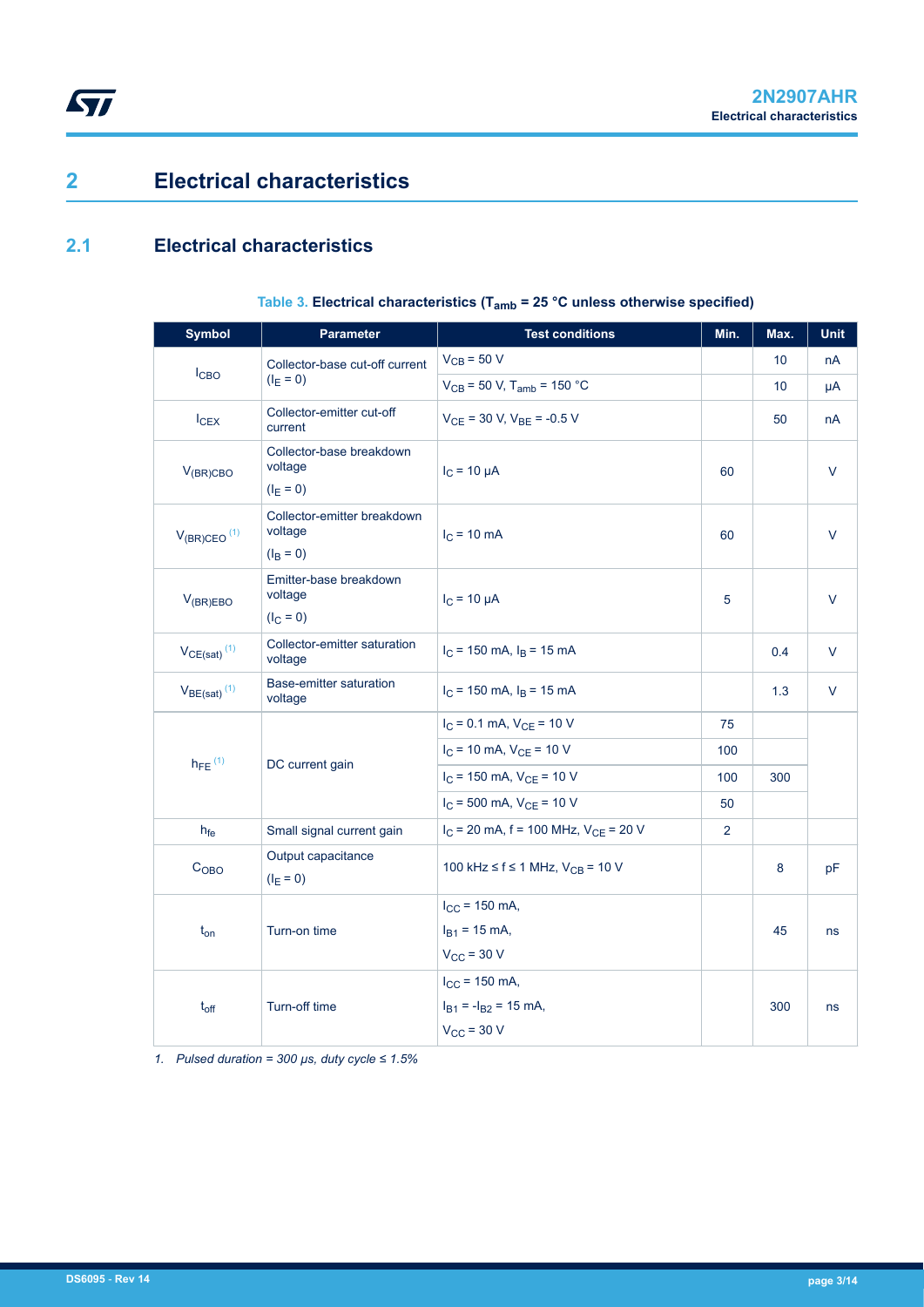### **2.2 Radiation assurance**

<span id="page-3-0"></span>**STI** 

Radiation test are guaranteed in compliance with ESCC 22900 and ESCC 5202/001 specifications. Each lot is tested in radiation according to the following procedure:

- Radiation condition of 0.1 rad (Si)/s.
- Test of 11 samples by wafer, 5 biased at 80% of V(BR)CEO, 5 unbiased and for reference.
- Acceptance criteria in compliance with the post radiation electrical characteristics as per Table 4.

### **Table 4. ESCC 5202/001 post radiation electrical characteristics (Tamb = 25 °C unless otherwise specified)**

| Symbol                              | <b>Parameter</b>                                  | <b>Test conditions</b>             | Min.   | Typ.                     | <b>Max</b> | <b>Unit</b> |
|-------------------------------------|---------------------------------------------------|------------------------------------|--------|--------------------------|------------|-------------|
| I <sub>CBO</sub>                    | Collector cut-off current ( $I_F = 0$ )           | $V_{CR}$ = 50 V                    |        | ۰                        | 10         | nA          |
| $I_{CEX}$                           | Collector-emitter cut-off current                 | $V_{CE}$ = 30 V, $V_{BE}$ = -0.5 V |        | $\overline{\phantom{0}}$ | 50         | nA          |
| $V_{(BR)CBO}$                       | Collector-base breakdown voltage ( $I_F$ = 0)     | $I_C = 10 \mu A$                   | 60     | $\overline{\phantom{a}}$ |            | $\vee$      |
| $V_{(BR)CEO}^{(1)}$                 | Collector-emitter breakdown voltage ( $I_B = 0$ ) | $I_C = 10$ mA                      | 60     |                          |            | $\vee$      |
| $V_{(BR)EBO}$                       | Emitter-base breakdown voltage ( $IC = 0$ )       | $I_F = 10 \mu A$                   | 5      |                          |            | $\vee$      |
| $V_{CE(sat)}^{(1)}$                 | Collector-emitter saturation voltage              | $I_C = 150$ mA, $I_B = 15$ mA      |        | ۰                        | 0.4        | $\vee$      |
| V <sub>BE(sat)</sub> <sup>(1)</sup> | Base-emitter saturation voltage                   | $I_C$ = 150 mA, $I_B$ = 15 mA      |        | ٠                        | 1.3        | $\vee$      |
|                                     |                                                   | $I_C = 0.1$ mA, $V_{CF} = 10$ V    | $[30]$ | $\overline{\phantom{a}}$ |            |             |
| $[h_{FE}]^{(1)}$                    | Post irradiation gain calculation $(2)$           | $I_C$ = 10 mA, $V_{CE}$ = 10 V     | [50]   | $\overline{\phantom{a}}$ |            |             |
|                                     |                                                   | $I_C$ = 150 mA, $V_{CF}$ = 10 V    | [50]   | $\overline{\phantom{a}}$ | 300        |             |
|                                     |                                                   | $I_C$ = 500 mA, $V_{C}$ = 10 V     | $[25]$ | $\overline{\phantom{a}}$ |            |             |

*1. Pulsed duration = 300 μs, duty cycle ≥ 2 %*

*2. The post-irradiation gain calculation of [hFE], made using hFE measurements from prior to and on completion of irradiation testing and after each annealing step if any, shall be as specified in MILSTD-750 method 1019.*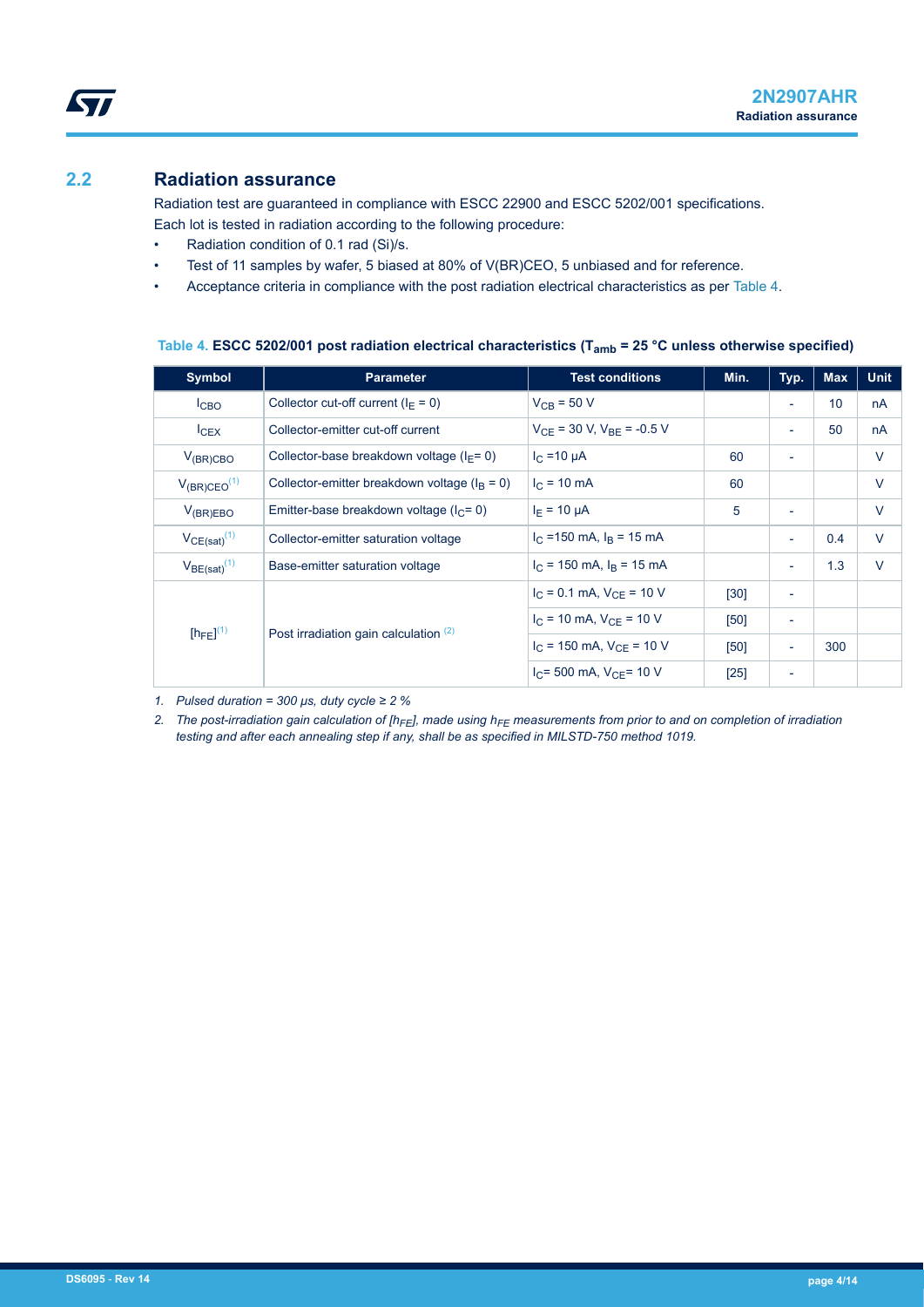## **2.3 Electrical characteristics (curves)**

<span id="page-4-0"></span>ST



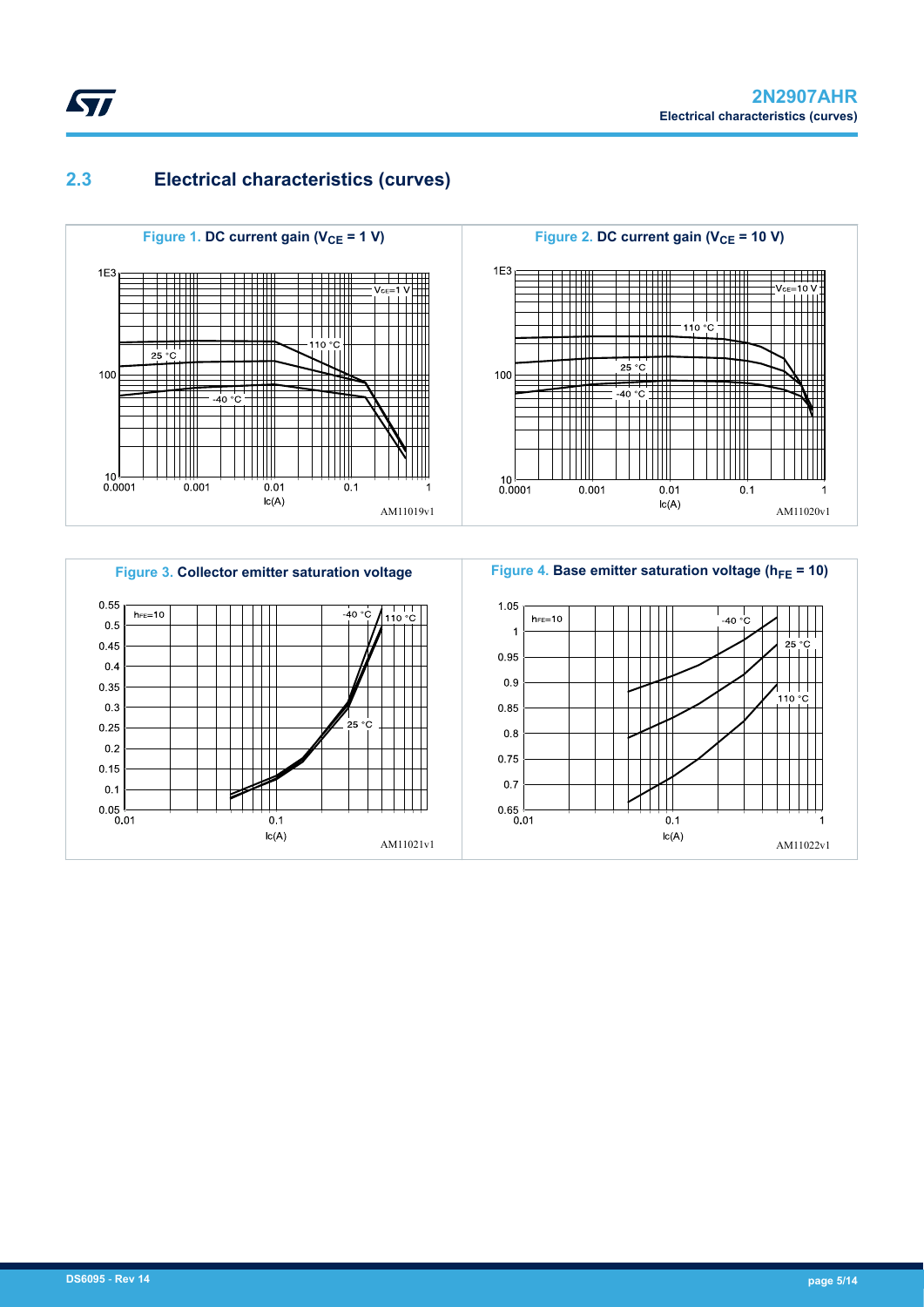## <span id="page-5-0"></span>**3 Package information**

In order to meet environmental requirements, ST offers these devices in different grades of [ECOPACK](https://www.st.com/ecopack) packages, depending on their level of environmental compliance. ECOPACK specifications, grade definitions and product status are available at: [www.st.com.](http://www.st.com) ECOPACK is an ST trademark.

**Figure 5. UB package outline**

### **3.1 UB package information**







Pad 1: Emitter

Pad 2: Base

Pad 3: Collector

Pad 4: Shielding connected to the lid

8206487 rev.6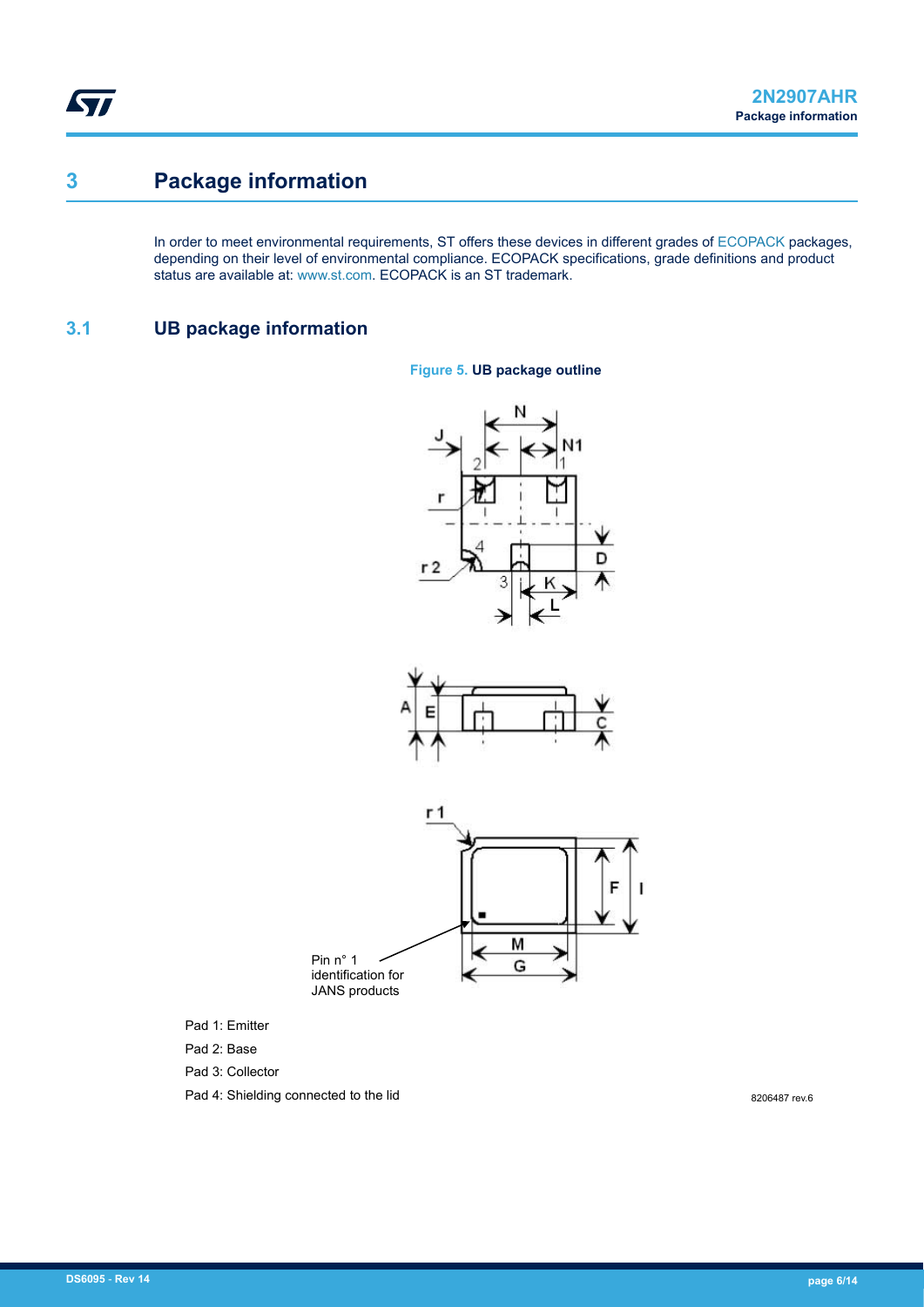| <b>Symbols</b> | <b>Dimensions in mm</b> |      |      | Dimensions in inches (for reference only) |        |        |  |
|----------------|-------------------------|------|------|-------------------------------------------|--------|--------|--|
|                | Min.                    | Typ. | Max. | Min.                                      | Typ.   | Max.   |  |
| A              | 1.16                    |      | 1.42 | 0.045                                     |        | 0.056  |  |
| $\mathbf C$    | 0.46                    | 0.51 | 0.56 | 0.018                                     | 0.020  | 0.022  |  |
| D              | 0.56                    | 0.76 | 0.96 | 0.024                                     | 0.030  | 0.036  |  |
| E              | 0.92                    | 1.02 | 1.12 | 0.036                                     | 0.040  | 0.044  |  |
| F              | 1.95                    | 2.03 | 2.11 | 0.077                                     | 0.080  | 0.083  |  |
| G              | 2.92                    | 3.05 | 3.18 | 0.115                                     | 0.120  | 0.125  |  |
| 1              | 2.41                    | 2.54 | 2.67 | 0.095                                     | 0.100  | 0.105  |  |
| J              | 0.42                    | 0.57 | 0.72 | 0.0165                                    | 0.0225 | 0.0285 |  |
| K              | 1.37                    | 1.52 | 1.67 | 0.054                                     | 0.060  | 0.066  |  |
| Г              | 0.41                    | 0.51 | 0.61 | 0.016                                     | 0.020  | 0.024  |  |
| M              | 2.46                    | 2.54 | 2.62 | 0.097                                     | 0.100  | 0.103  |  |
| $\mathsf{N}$   | 1.81                    | 1.91 | 2.01 | 0.071                                     | 0.075  | 0.079  |  |
| N <sub>1</sub> | 0.91                    | 0.96 | 1.02 | 0.036                                     | 0.038  | 0.040  |  |
| $\mathsf{r}$   |                         | 0.20 |      |                                           | 0.008  |        |  |
| r1             |                         | 0.30 |      |                                           | 0.012  |        |  |
| r2             |                         | 0.56 |      |                                           | 0.022  |        |  |

### **Table 5. UB package mechanical data**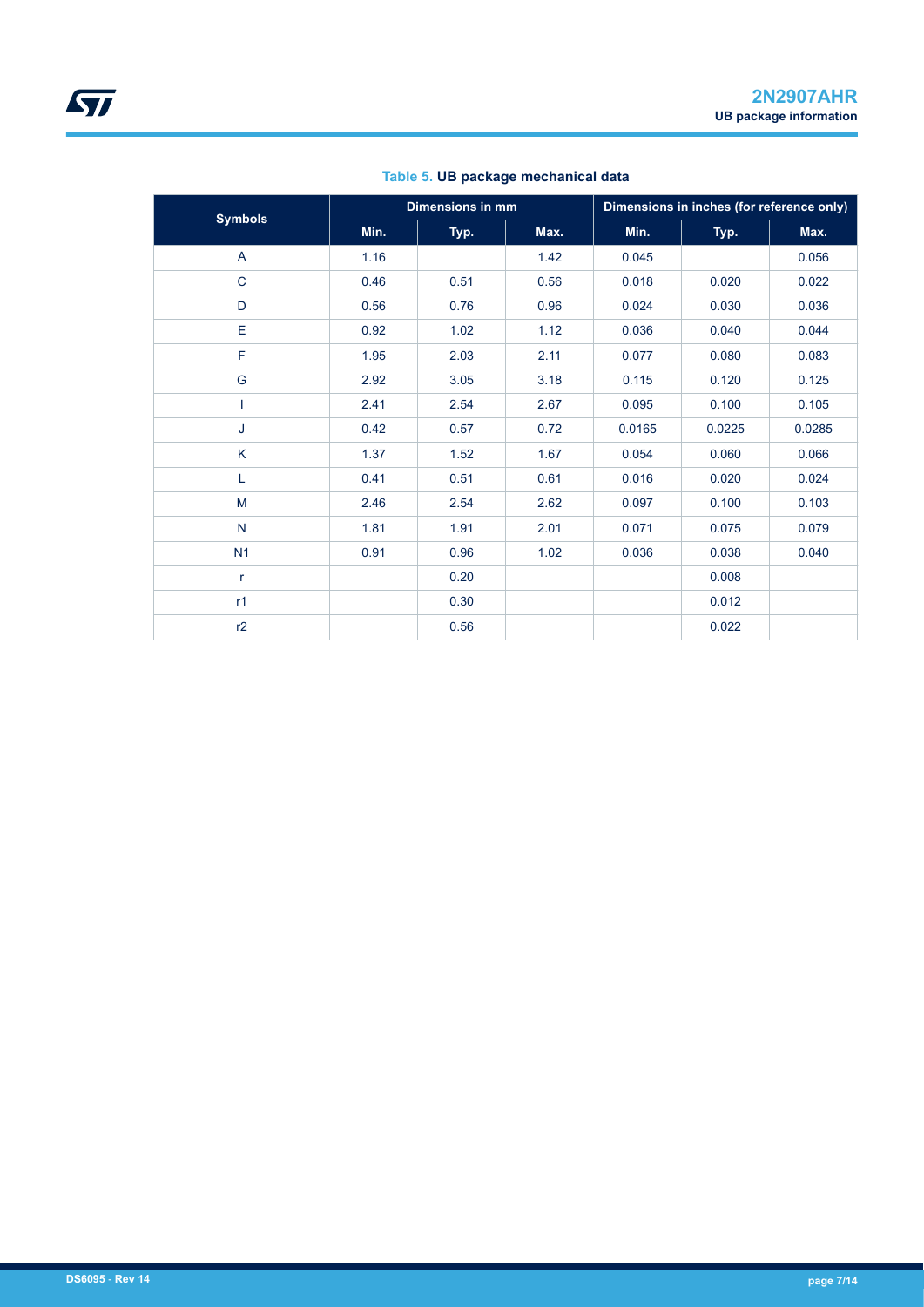## **3.2 LCC-3 package information**

<span id="page-7-0"></span>ST



**Figure 6. LCC-3 package outline**

0041211 rev.14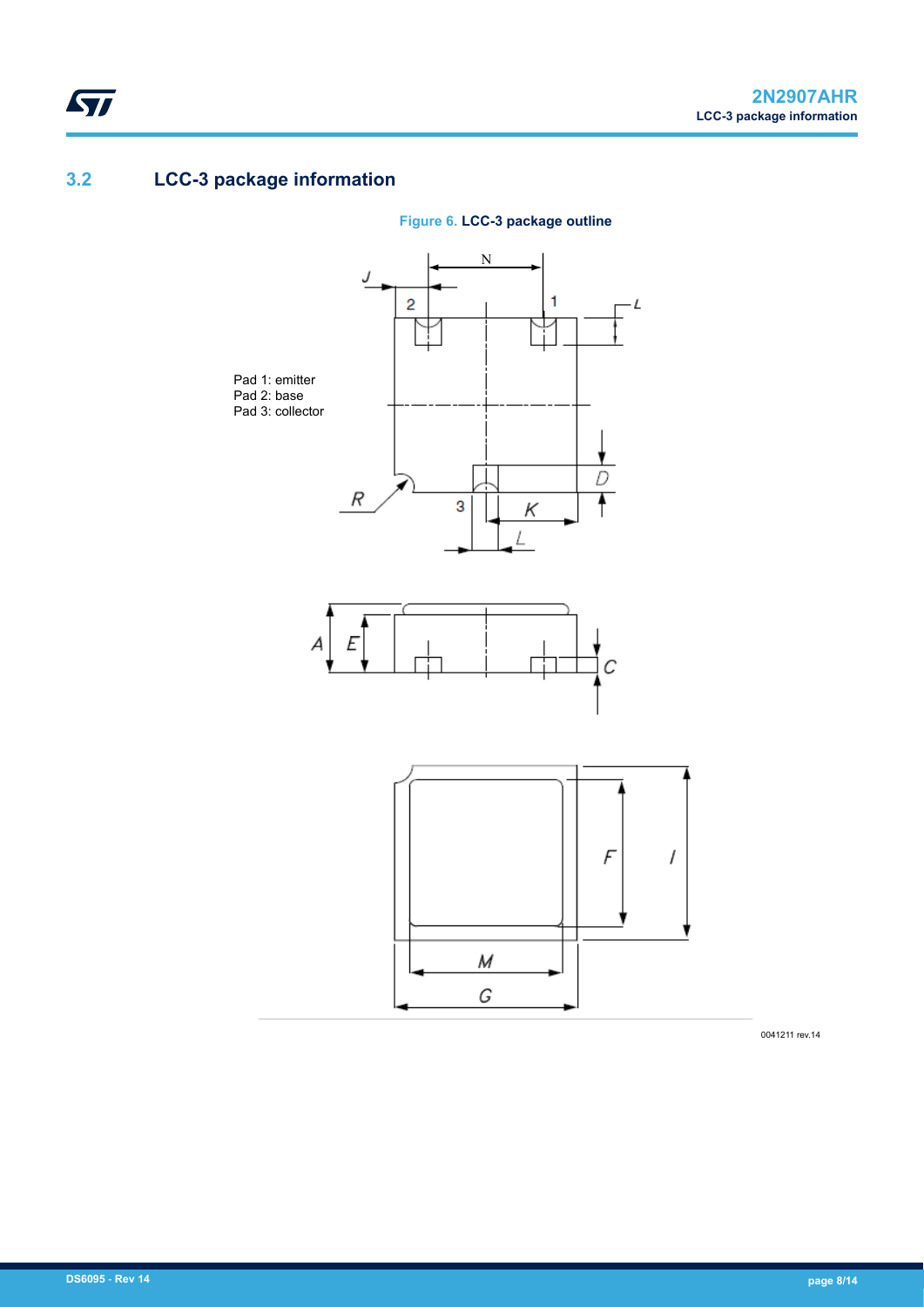| <b>Symbols</b> | <b>Dimensions in mm</b> |      |      | Dimensions in inches (for reference only) |        |        |  |
|----------------|-------------------------|------|------|-------------------------------------------|--------|--------|--|
|                | Min.                    | Typ. | Max. | Min.                                      | Typ.   | Max.   |  |
| $\overline{A}$ | 1.16                    |      | 1.42 | 0.046                                     |        | 0.056  |  |
| $\mathsf{C}$   | 0.45                    | 0.50 | 0.56 | 0.018                                     | 0.020  | 0.022  |  |
| D              | 0.60                    | 0.56 | 0.96 | 0.024                                     | 0.022  | 0.038  |  |
| E              | 0.91                    | 1.01 | 1.12 | 0.036                                     | 0.040  | 0.044  |  |
| F              | 1.95                    | 2.03 | 2.11 | 0.077                                     | 0.080  | 0.083  |  |
| G              | 2.92                    | 3.05 | 3.17 | 0.115                                     | 0.120  | 0.125  |  |
|                | 2.41                    | 2.54 | 2.66 | 0.095                                     | 0.100  | 0.105  |  |
| J              | 0.42                    | 0.57 | 0.72 | 0.0165                                    | 0.0225 | 0.0285 |  |
| K              | 1.37                    | 1.52 | 1.67 | 0.054                                     | 0.060  | 0.066  |  |
| L              | 0.40                    | 0.50 | 0.60 | 0.016                                     | 0.020  | 0.024  |  |
| M              | 2.46                    | 2.54 | 2.62 | 0.097                                     | 0.100  | 0.103  |  |
| $\mathsf{N}$   | 1.80                    | 1.90 | 2.00 | 0.071                                     | 0.075  | 0.079  |  |
| $\mathsf{R}$   |                         | 0.30 |      |                                           | 0.012  |        |  |

### **Table 6. LCC-3 package mechanical data**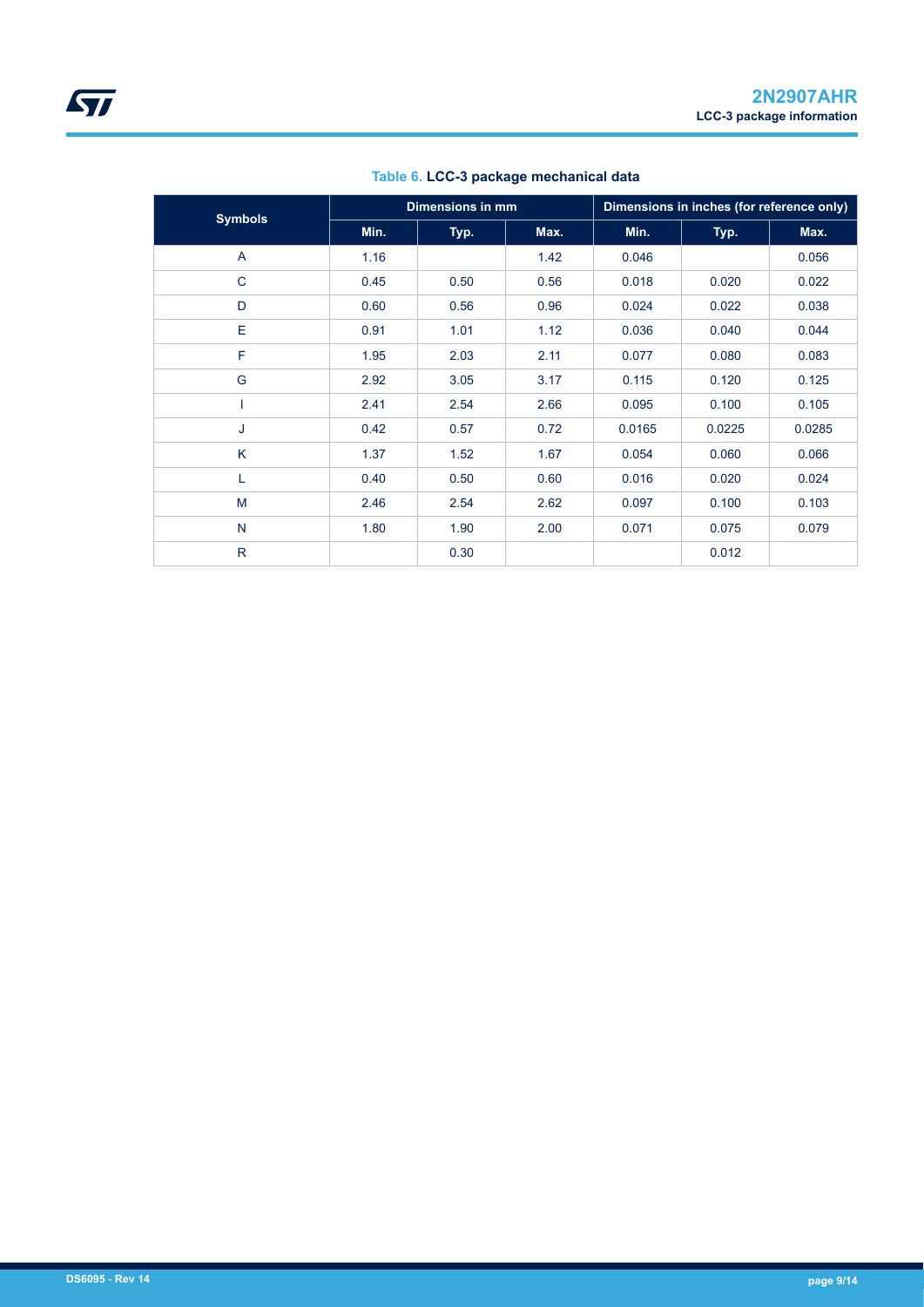|  |  |  | <b>Table 7. Ordering information</b> |  |
|--|--|--|--------------------------------------|--|
|--|--|--|--------------------------------------|--|

<span id="page-9-0"></span>

| <b>Part number</b> | <b>ESCC</b><br>specification | <b>Screening</b><br>option | <b>Radiation level</b>   | Package   | <b>Mass</b>      | <b>Lead finish</b> | Marking $(1)$ | Packing           |
|--------------------|------------------------------|----------------------------|--------------------------|-----------|------------------|--------------------|---------------|-------------------|
| 2N2907AUB1         |                              | Engineering                |                          | <b>UB</b> |                  | Gold               | 2N2907AUB1    |                   |
| SOC2907A1          |                              | model                      | $\overline{\phantom{a}}$ | $LCC-3$   |                  |                    | SOC2907A1     | <b>WafflePack</b> |
| 2N2907ARUBG        | 5202/001/06R                 |                            |                          |           |                  | Gold               | 520200106R    |                   |
| 2N2907ARUBT        | 5202/001/07R                 |                            | 100 krad                 |           |                  | Solder Dip         | 520200107R    |                   |
| 2N2907ARUBTW       | 5202/001/07R                 |                            |                          | <b>UB</b> |                  | Solder Dip         | 520200107R    | Tape and reel     |
| 2N2907AUBG         | 5202/001/06                  |                            |                          |           |                  | Gold               | 520200106     | <b>WafflePack</b> |
| 2N2907AUBT         | 5202/001/07                  |                            |                          |           | 0.6 <sub>g</sub> | Solder Dip         | 520200107     |                   |
| SOC2907ARHRG       | 5202/001/04R                 | Flight<br>model            |                          |           |                  | Gold               | 520200104R    |                   |
| SOC2907ARHRT       | 5202/001/05R                 |                            | 100 krad                 |           |                  | Solder Dip         | 520200105R    |                   |
| SOC2907ARHRTW      | 5202/001/05R                 |                            |                          | $LCC-3$   |                  | Solder Dip         | 520200105R    | Tape and reel     |
| SOC2907AHRG        | 5202/001/04                  |                            |                          |           |                  | Gold               | 520200104     |                   |
| SOC2907AHRT        | 5202/001/05                  |                            |                          |           |                  | Solder Dip         | 520200105     | WafflePack        |
| SOC2907AHRTW       | 5202/001/05                  |                            |                          |           |                  | Solder Dip         | 520200105     | Tape and reel     |

*1. Specific marking only. The full marking includes in addition: For the Engineering Models: ST logo, date code; country of origin (FR). For ESCC flight parts: ST logo, date code, country of origin (FR), ESA logo, serial number of the part within the assembly lot.*

Contact ST sales office for information about specific conditions for products in die form.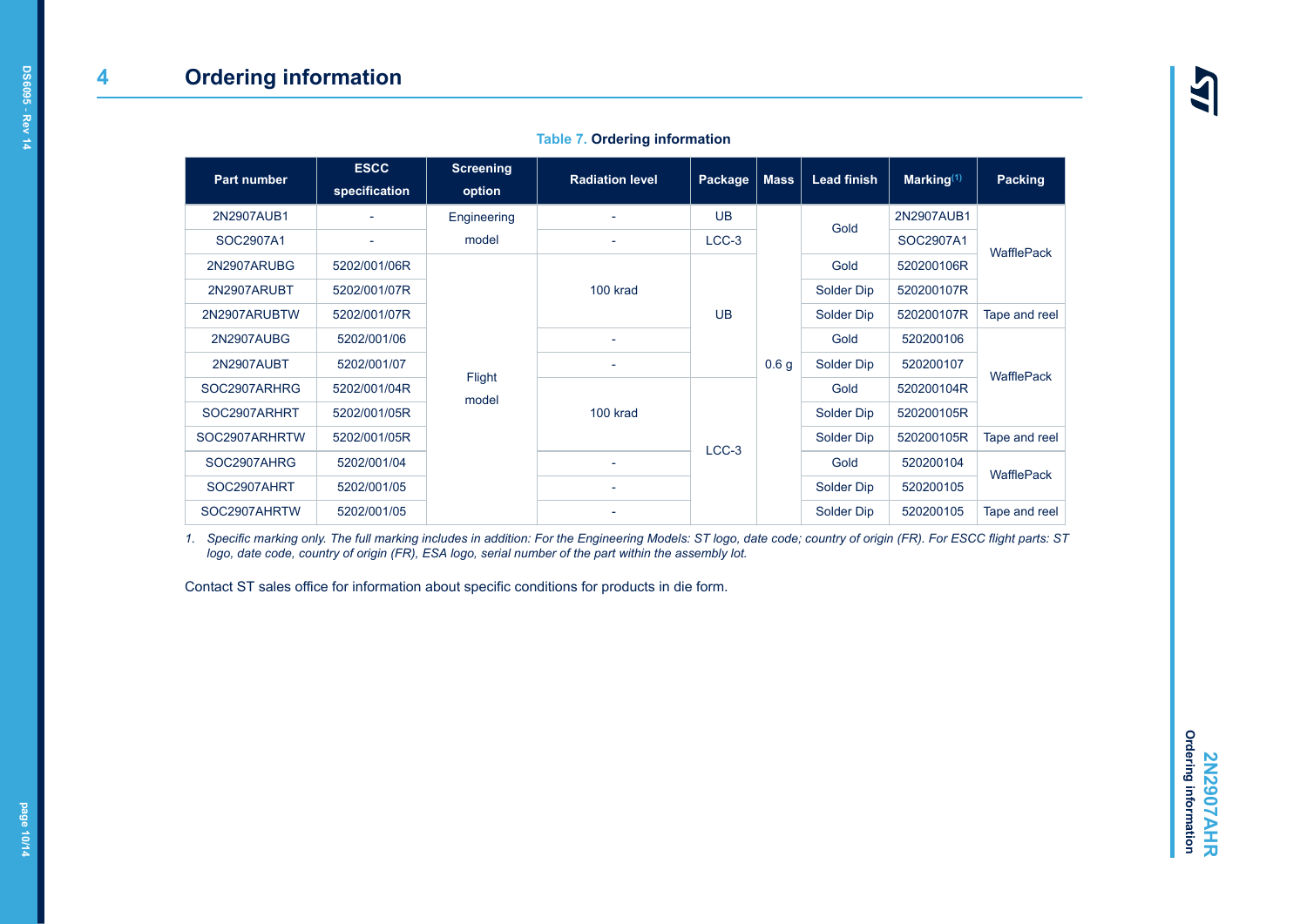# <span id="page-10-0"></span>**5 Other information**

## **5.1 Traceability information**

### **Table 8. Date codes**

| <b>Model</b> | Date code |
|--------------|-----------|
| <b>EM</b>    | 3yywwN    |
| <b>ESCC</b>  | yywwN     |

*1. yy = year, ww = week number, N = lot index in the week.*

## **5.2 Documentation**

| <b>Quality level</b>     | <b>Radiation level</b> | <b>Documentation</b>                                                                                                                                              |
|--------------------------|------------------------|-------------------------------------------------------------------------------------------------------------------------------------------------------------------|
| <b>Engineering model</b> |                        | Certificate of conformance                                                                                                                                        |
| Flight model             |                        | Certificate of conformance<br>ESCC qualification maintenance lot reference                                                                                        |
| Flight model             | 100 krad               | Certificate of conformance<br>ESCC qualification maintenance lot reference<br>Radiation verification test (RVT) report at 25 / 50 / 70 / 100 krad at 0.1 rad / s. |

### **Table 9. Documentation provided for each type of product**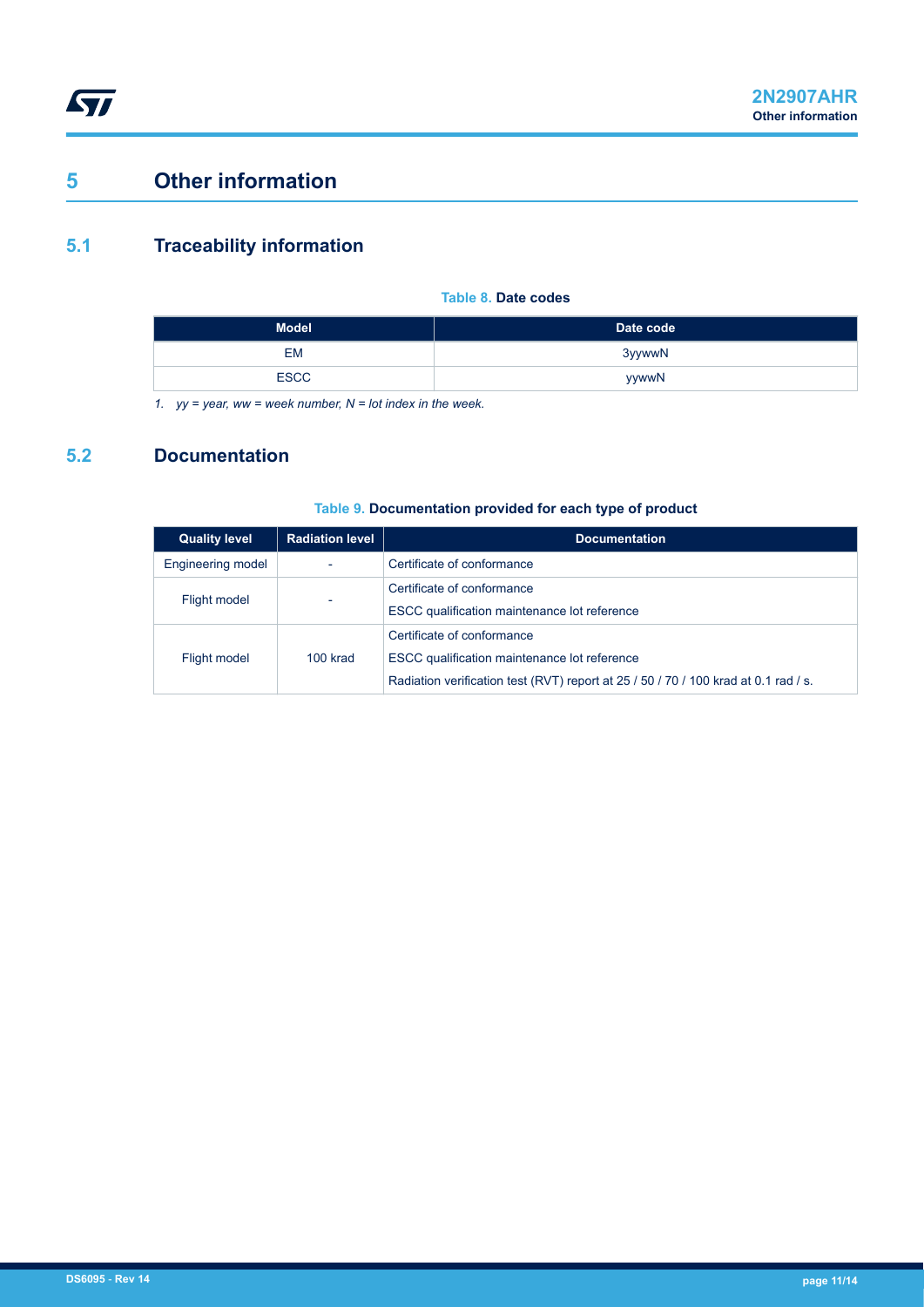# <span id="page-11-0"></span>**Revision history**

### **Table 10. Document revision history**

| <b>Date</b> | <b>Revision</b> | <b>Changes</b>                                                                                      |
|-------------|-----------------|-----------------------------------------------------------------------------------------------------|
| 09-Feb-2009 | $\mathbf{1}$    | Initial release.                                                                                    |
| 05-Jan-2010 | 2               | Modified Table 1: Device summary                                                                    |
| 30-Nov-2011 | 3               | Minor text changes in the document title and description on the coverpage                           |
| 14-May-2012 | 4               | New package inserted (UB).                                                                          |
|             |                 | Updated:                                                                                            |
|             |                 | - Table 1: Device summary, Table 2: Absolute maximum ratings and Table 3: Thermal data.             |
|             |                 | - Section 2: Electrical characteristics and Section 4: Package mechanical data.                     |
|             |                 | Added:                                                                                              |
|             |                 | $-$ Section : and Section 6: Shipping details.                                                      |
|             | 5               | Added:                                                                                              |
| 03-Jun-2013 |                 | - New section Radiation hardness assurance                                                          |
|             |                 | - Corrected the revision number and dates of revision 3.                                            |
| 18-Sep-2013 | 6               | Updated Table 1: Device summary and Table 13: Ordering information                                  |
|             | 7               | Updated Table 1: Device summary, Table 13: Ordering information and Section 3: Radiation            |
| 05-May-2014 |                 | hardness assurance.                                                                                 |
|             |                 | Added Figure 2: Safe operating area for TO-18 and Figure 3: Safe operating area for LCC-3           |
| 29-May-2014 | 8               | Added note 1 in Table 13: Ordering information.                                                     |
| 21-Aug-2015 | 9               | Modified: Section 4.3: TO-18 package information                                                    |
|             |                 | Minor text changes.                                                                                 |
| 02-Dec-2015 | 10              | Updated Figure 2.: Safe operating area for TO-18 and Figure 3.: Safe operating area for<br>$LCC-3.$ |
|             |                 | Minor text chages.                                                                                  |
| 16-Apr-2020 | 11              | Removed TO-18 package information. Minor text changes.                                              |
| 02-Feb-2021 | 12              | Updated Table 1, Table 1, Table 4, Figure 6, Table 7 and Table 9.                                   |
|             |                 | Removed Radiation summary table.                                                                    |
|             |                 | Minor text changes.                                                                                 |
|             |                 | Updated Features, Description and Product summary on cover page.                                    |
| 16-Nov-2021 | 13              | Updated Table 1, Table 2, Table 7, Table 8 and Table 9.                                             |
|             |                 | Updated Section 2 Electrical characteristics.                                                       |
|             |                 |                                                                                                     |
| 10-Feb-2022 | 14              | Updated Description, Section 2.2 Radiation assurance, Table 7 and Table 9.                          |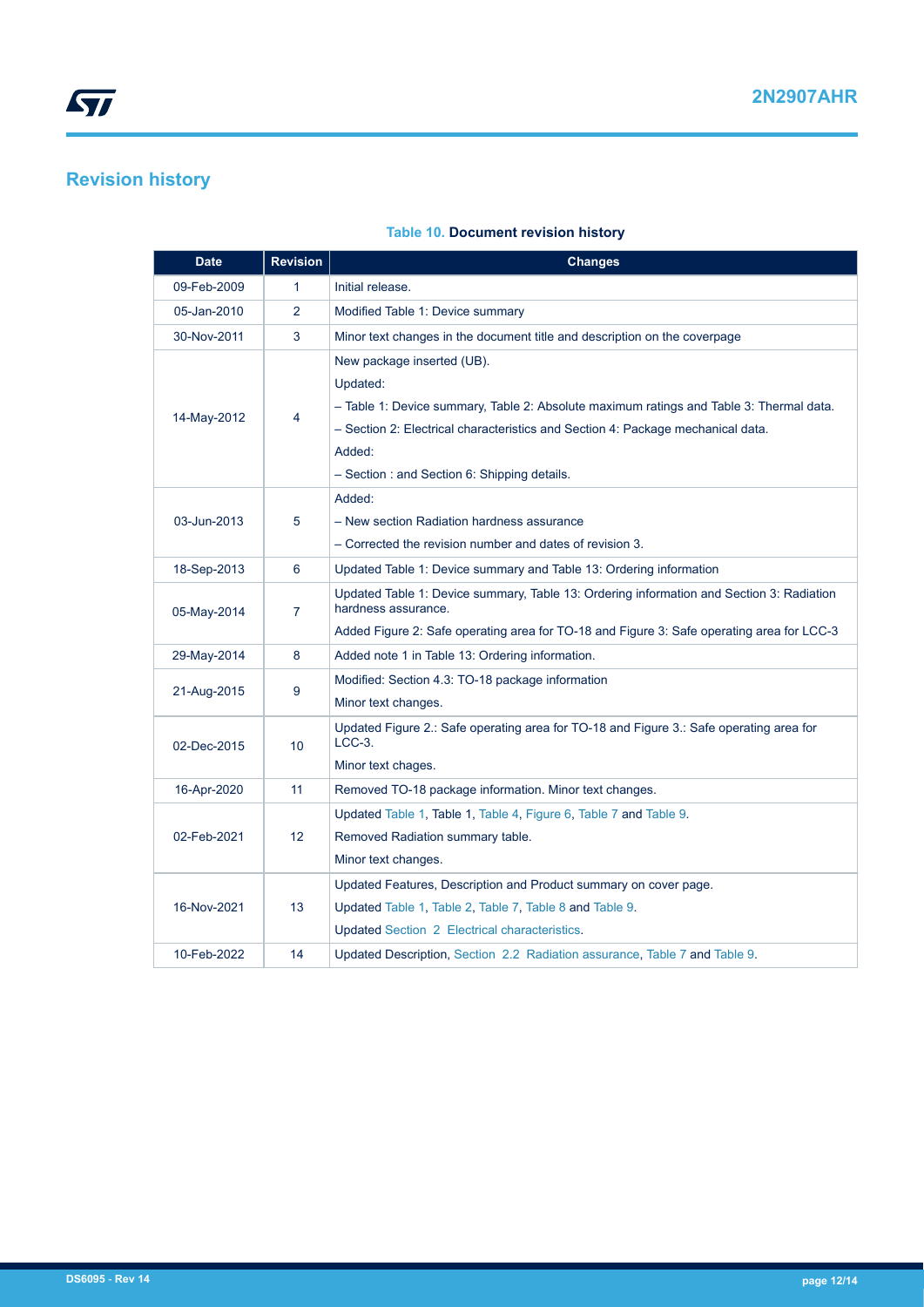## **Contents**

| $\mathbf 1$             |     |  |  |  |  |  |
|-------------------------|-----|--|--|--|--|--|
| $\overline{2}$          |     |  |  |  |  |  |
|                         | 2.1 |  |  |  |  |  |
|                         | 2.2 |  |  |  |  |  |
|                         | 2.3 |  |  |  |  |  |
| $\mathbf{3}$            |     |  |  |  |  |  |
|                         | 3.1 |  |  |  |  |  |
|                         |     |  |  |  |  |  |
| $\overline{\mathbf{A}}$ |     |  |  |  |  |  |
| 5                       |     |  |  |  |  |  |
|                         | 5.1 |  |  |  |  |  |
|                         | 5.2 |  |  |  |  |  |
|                         |     |  |  |  |  |  |